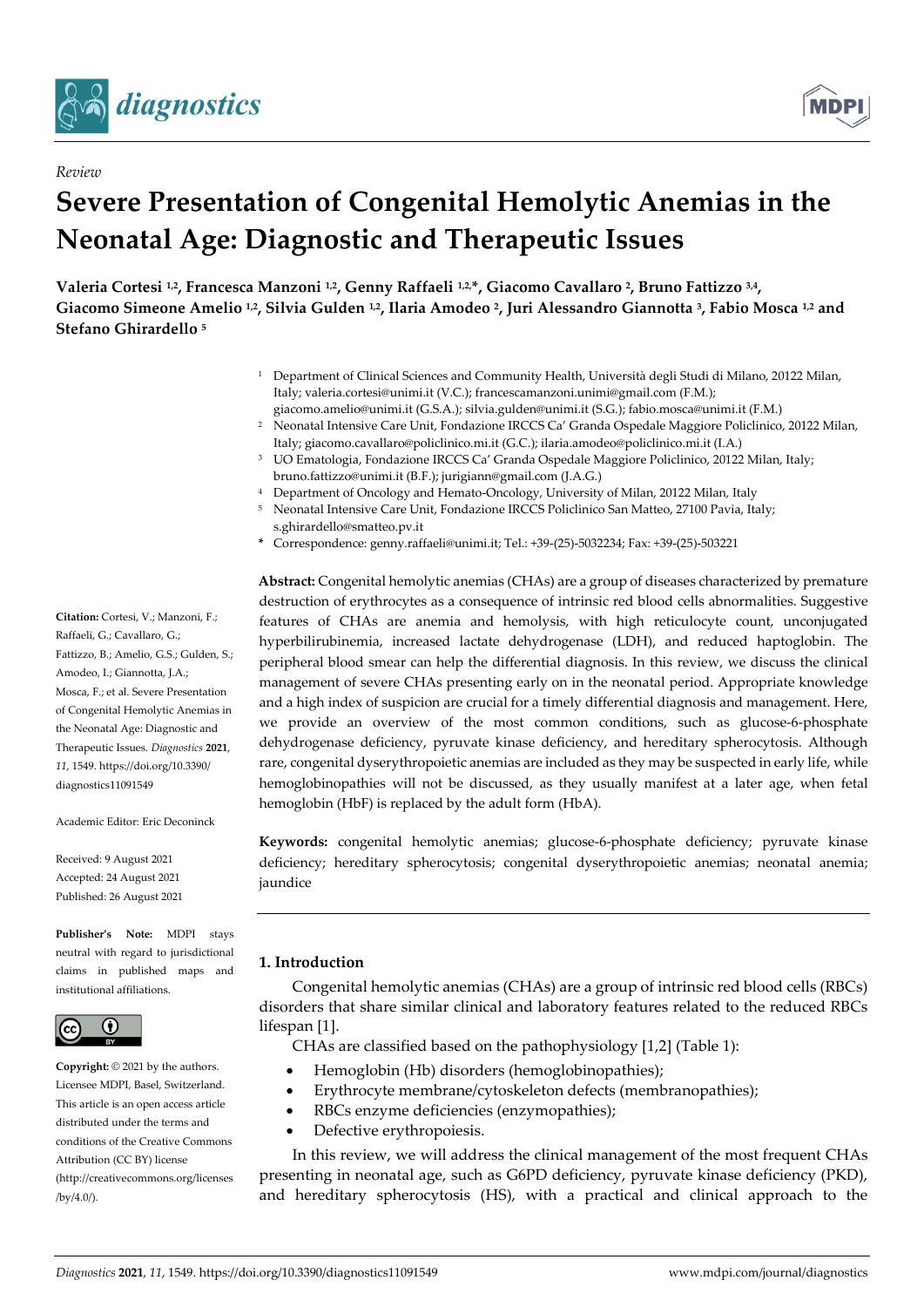differential diagnosis of unconjugated bilirubin-induced jaundice. The discussion of hemoglobinopathies is out of the scope of this review, as, due to the high concentration of fetal hemoglobin in neonatal age, they usually present later in life. Congenital dyserythropoietic anemias (CDAs), although classified as disorders of erythropoiesis, are characterized by the production of fragile RBCs undergoing peripheral hemolysis [3]. Hence, they are included in this overview, as CDA type I and IV may be rare causes of fetal and neonatal anemias.

| Membranopathies               | Enzymopathies         | Hemoglobinopathies  | Defective Erythropoiesis     |
|-------------------------------|-----------------------|---------------------|------------------------------|
|                               | Glucose 6 phosphate   |                     | Congenital dyserythropoietic |
|                               | dehydrogenase         |                     | anemias type I               |
| Hereditary spherocytosis      | deficiency            | Sickle cell disease | Congenital dyserythropoietic |
| Hereditary elliptocytosis     | Pyruvate kinase       | Alpha thalassemia   | anemias type II              |
| Hereditary pyropoikilocytosis | deficiency            | Beta thalassemia    | Congenital dyserythropoietic |
| Hereditary stomatocytosis     | Glucose phosphate     | Unstable hemoglobin | anemias type III             |
|                               | isomerase deficiency  |                     | Congenital dyserythropoietic |
|                               | Hexokinase deficiency |                     | anemias type IV              |

**Table 1.** Classification of the most common congenital anemias based on pathophysiology [1].

CHA symptoms usually appear during infancy or early childhood, although mild cases can remain undiagnosed until adulthood [1]. In newborns, significant hyperbilirubinemia, at times severe enough to cause kernicterus, can mask an underlying inherited disorder, which may remain unidentified and classified as "idiopathic jaundice" [4,5]. The USA Kernicterus Registry has reported that CHAs, particularly glucose-6 phosphate dehydrogenase (G6PD) deficiency and hereditary spherocytosis (HS), are among the leading root causes of kernicterus, second only to ABO incompatibility [4,6].

Later in life, the clinical presentation of CHAs results from chronic compensated hemolysis and is mainly related to anemia, which is usually mild to moderate, with fatigue and pallor, associated with jaundice, splenomegaly, and high reticulocyte count [1]. However, the baseline condition can deteriorate due to an aplastic or hemolytic crisis triggered by infections, drugs, or toxins [1]. In addition, pre-existing disorders can exacerbate the symptoms, such as the co-inheritance of Gilbert syndrome, characterized by impaired liver conjugation of bilirubin and is related to extreme jaundice and gallstones formation [7–10].

A high index of suspicion is required to achieve early diagnosis. Indeed, timely treatment may limit the clinical and socio-economic burden related to these conditions [3,11]. Therefore, we will provide a clinical framework to address CHAs manifesting in the neonatal age in the following paragraphs.

## **2. Approach to the CHAs in Newborns**

#### *2.1. The Differential Diagnosis of Neonatal Jaundice*

Jaundice is the most common neonatal clinical presentation of CHAs, while anemia and splenomegaly usually occur during infancy [4,12,13].

Neonatologists deal with jaundice daily, as up to two-thirds of newborns experience some degree of jaundice and its severe form is the most frequent cause of rehospitalization in the first week of life [14,15]. In most cases, unconjugated hyperbilirubinemia is a physiological manifestation resulting from the destruction of the fetal RBCs and the immaturity of the hepatic bilirubin conjugation system. In fact, at birth, hematocrit and RBCs volume per body weight are higher than ever in life, RBCs have a shortened lifespan (60–90 days and 35–50 days, respectively, in term and preterm neonates), and the values of uridine 5′-diphosphoglucuronosyltransferase (UGT1A1), the hepatic enzyme committed to bilirubin conjugation, are approximately 1% of adults [14,16].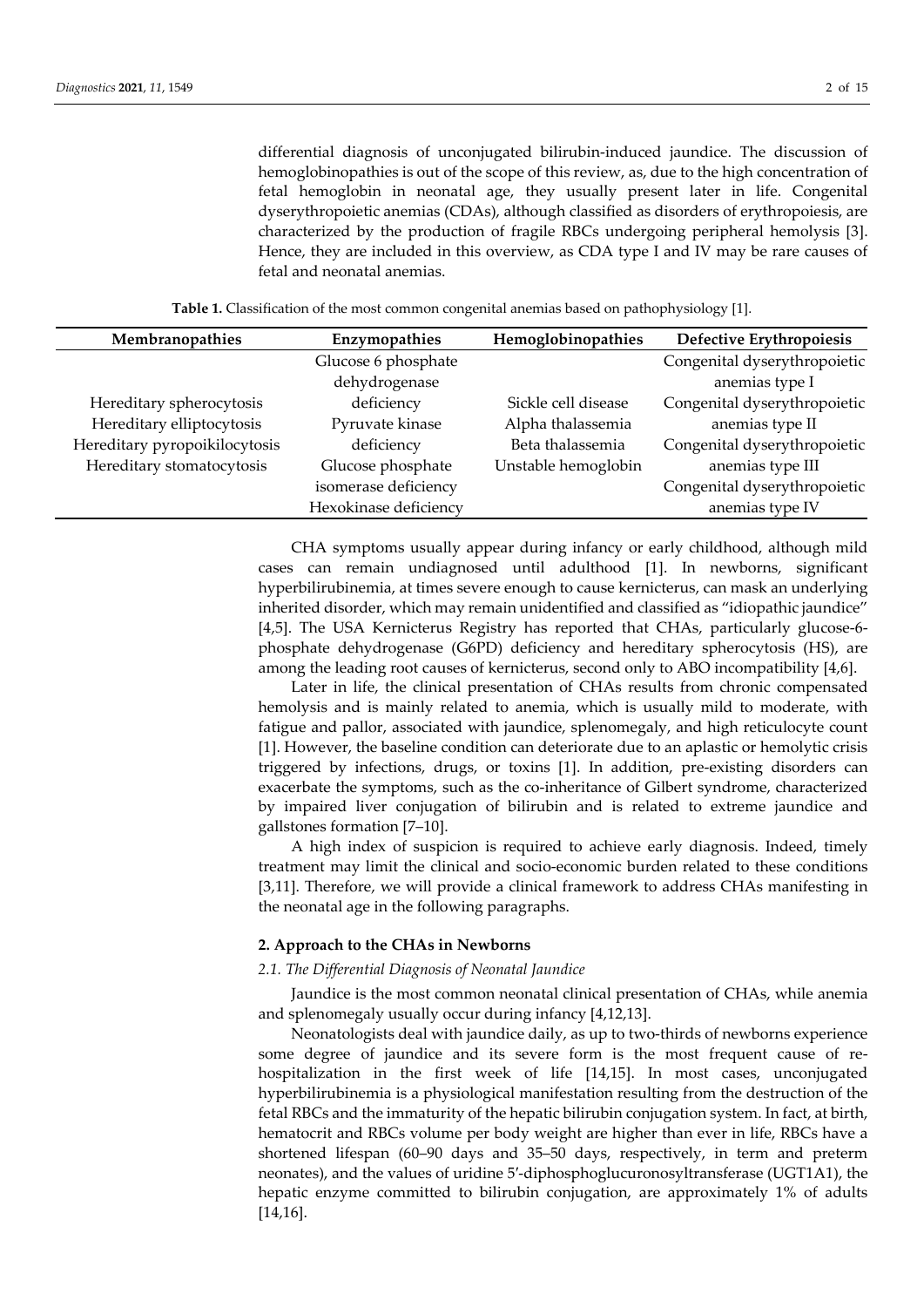Physiological jaundice usually develops after 24 h from birth and, in term infants, generally does not persist beyond 10 days of age, with peak bilirubin between 3 and 5 days after birth [16]. The increase of bilirubin is slower than 0.5 mg/dl/h, and usually, it does not exceed 12–13 mg/dl. In premature newborns, jaundice is even more common, being detectable in roughly 80% of them due to the pronounced immaturity of bilirubin conjugation and elimination systems, and the brain is more susceptible to neurological damage [14]. Nevertheless, physiological jaundice does not need any treatment.

Any time neonatal jaundice does not present the features mentioned above, it should require treatment and further investigation to detect the underlying cause. Unfortunately, around 55–66% of extremely severe jaundice is still classified as "idiopathic", as the etiology remains unidentified [15].

Hemolytic anemia occurs when RBCs production can not keep up with RBCs destruction, and jaundice is the primary clinical manifestation during the first weeks after birth [17]. After this period, the enzymatic system dedicated to bilirubin conjugation and excretion matures, and thus anemia becomes the major issue [17]. At this age, other factors may concur to the risk of developing anemia, such as the sudden decrease in the erythropoietin (EPO) production at birth, due to the switch in the site of erythropoietin production, from the liver to kidney, and high oxygen levels following the beginning of lung respiration [7,18,19].

Hemolysis should be primarily suspected when jaundice occurs early. This occurs when total serum bilirubin exceeds the ninety-fifth percentile hour-specific nomogram value in the first day of life [15,20,21].

Detecting newborns with hemolytic hyperbilirubinemia is relevant as they have an increased risk of bilirubin-induced neurological damage. Therefore, according to the American Academy of Pediatrics (AAP) Guidelines, they have a lower bilirubin threshold for treatment than infants without additional risk factors [22,23]. For instance, it has been reported that up to one-third of all male neonates who experience jaundice seems to be affected by G6PD deficiency, whereas this condition is rare in female newborns with hyperbilirubinemia [13]. Furthermore, neonates with G6PD deficiency have a four-fold risk of presenting hyperbilirubinemia and three-fold the risk of needing phototherapy compared to healthy neonates [24,25]. However, CHAs newborns may seldomly manifest only mild jaundice, while other symptoms may occur later in life [12,16].

Moreover, the onset time of jaundice in G6PD-deficient newborns is delayed compared to the other CHAs, with a bilirubin peak in the  $2^{\circ}-3^{\circ}$  day of life, making G6PD deficiency jaundice hardly distinguishable from the physiological one [26–28] In contrast, the most severe cases of CHAs may manifest early in fetal life, with intrauterine growth retardation (IUGR) and nonimmune hydrops fetalis syndrome, requiring in utero transfusions, which may lead to premature birth or even death [16,29–31]. Several factors, both genetic and environmental, may contribute to the severity of the clinical symptoms. One of the most relevant is Gilbert syndrome, caused by a common polymorphism in the promoter region of the *UGT1A1* gene; its coexistence with CHAs exposes to the risk of developing extreme neonatal jaundice and kernicterus [8].

Therefore, signs of hemolysis should be assessed while evaluating a newborn with unconjugated hyperbilirubinemia. Tests might show the absence of serum haptoglobin (although it can be found even in healthy newborns), increased lactic dehydrogenase (LDH), elevated end-tidal carbon monoxide (ETCO), elevated levels of carboxyhemoglobin, and hemoglobinuria in the absence of RBCs in the urine analysis [17].

Reference range of the main hematologic parameters in term and preterm neonates are reported in Table 2 [32–34]. Hour-specific total serum bilirubin (TSB) nomograms are available elsewhere [23].

As carbon monoxide is produced whenever heme turns into bilirubin, the measurement of the ETCO in exhaled breath could be an indirect marker of hemolysis. Neonatal portable tools measuring ETCO with a single nasal cannula are now available, although their use is not routine yet [17]. Other tests, such as elevated reticulocyte count,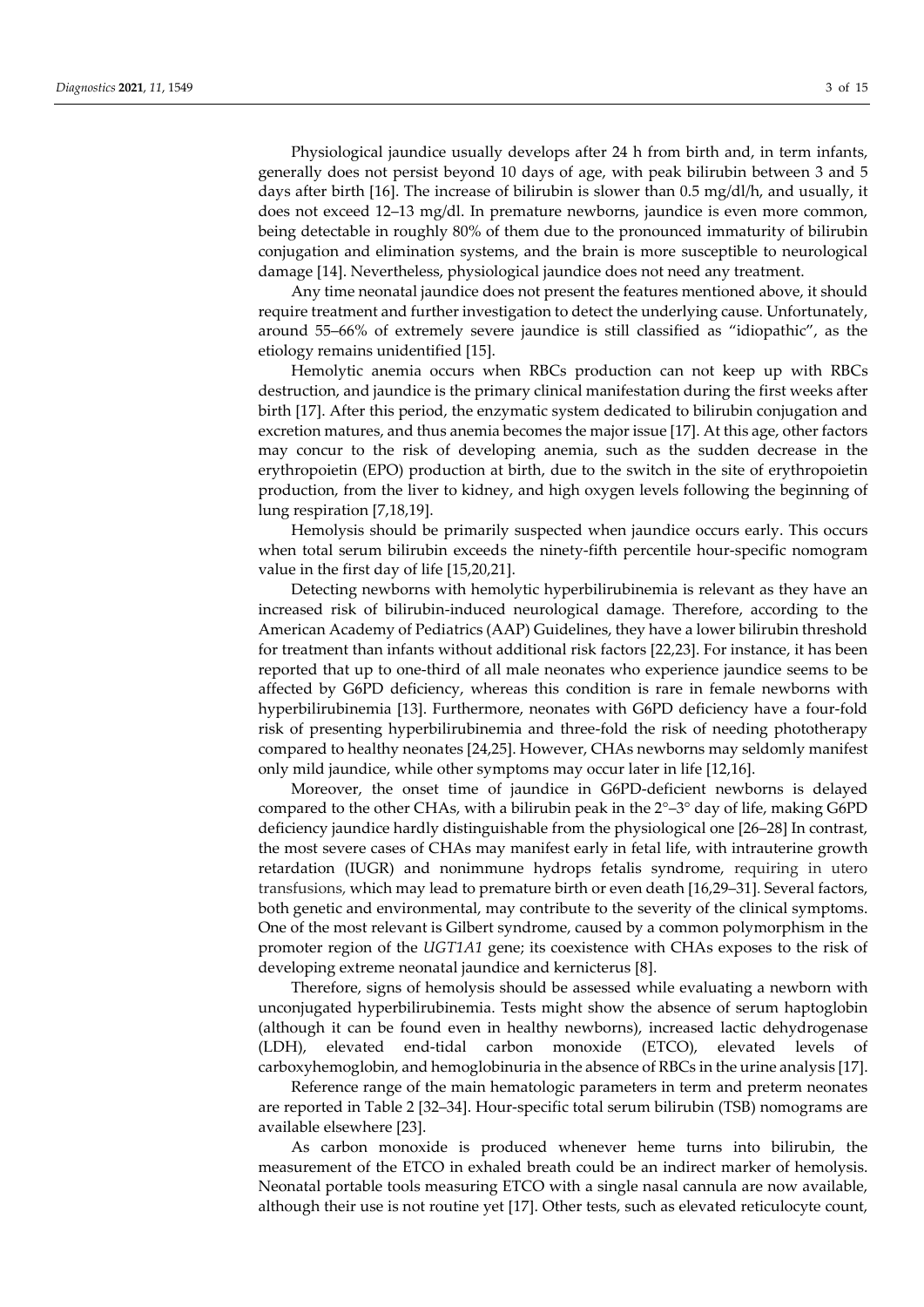elevated immature reticulocyte fraction, and elevated nucleated red blood cell count, might not be significant in the first phases of hemolysis [15].

**Table 2.** Reference ranges of the main hematologic parameters in term and preterm neonates.

|                                                                                  |                                           | Preterm    |            |                                                                         | Term                        |               | References        |
|----------------------------------------------------------------------------------|-------------------------------------------|------------|------------|-------------------------------------------------------------------------|-----------------------------|---------------|-------------------|
|                                                                                  | Day 1                                     | Day 7      | Day 28     | Day 1                                                                   | Day 7                       | Day 28        |                   |
| RBC $(x 106)$                                                                    | $4.71 \pm 0.75$                           | $4.45 \pm$ | $3.17 \pm$ | $5.14 \pm 0.7$ 4.86 $\pm$ 0.6                                           |                             | $4.00 \pm$    |                   |
| per µL)                                                                          |                                           | 0.83       | 0.6        |                                                                         |                             | 0.6           |                   |
| Hb(g/dl)                                                                         |                                           |            |            | $18.2 \pm 2.7$ $16.3 \pm 2.910.9 \pm 1.9$ $19.3 \pm 2.2$ $17.9 \pm 2.5$ |                             | $14.2 \pm$    |                   |
|                                                                                  |                                           |            |            |                                                                         |                             | 2.1           |                   |
| Hct (%)                                                                          |                                           |            |            | $61 \pm 7.4$                                                            | $56 \pm 9.4$ 43 $\pm 5.4$   |               |                   |
| MCV(f)                                                                           | $115 \pm 5$                               |            |            | $110 \pm 5$ $100 \pm 5$ $119 \pm 9.4$                                   | 118±<br>11.2                | $105 \pm 7.5$ |                   |
| $MCH$ (pg)                                                                       | $38.9 \pm 1.7$ $37.3 \pm 1.835.1 \pm 1.9$ |            |            |                                                                         |                             |               |                   |
| MCHC (g/L) $33.5 \pm 1.2$ $33.9 \pm 1.334.4 \pm 1.0$ $31.6 \pm 1.9$ $32 \pm 1.6$ |                                           |            |            |                                                                         |                             | $33.5 \pm$    |                   |
|                                                                                  |                                           |            |            |                                                                         |                             | 1.6           |                   |
| Reticulocyte<br>$(\%)$                                                           |                                           |            |            | $3.2 \pm 1.4$                                                           | $0.5 \pm 0.4$ $0.6 \pm 0.3$ |               |                   |
| Haptoglobin 5.9 (cord                                                            |                                           |            |            | $4.62$ (cord                                                            |                             |               | Chavez-Bueno      |
| (mg/dl)                                                                          | blood)                                    | 3.43       |            | blood)                                                                  |                             |               | et al., 2011 [33] |
|                                                                                  |                                           |            |            | 380-818                                                                 |                             |               | Lackmann et al.   |
| LDH (U/L)                                                                        |                                           |            |            |                                                                         |                             |               | 1993 [34]         |

Adapted from Neonatal Hematology, de Alarcòn P A and Werner E J, 2005 [32]. Hb, hemoglobin; Hct, hematocrit; LDH, lactate dehydrogenase; MCH, mean corpuscular hemoglobin; MCHC, mean corpuscular hemoglobin concentration; MCV, mean corpuscular volume; RBC, red blood cells. Data expressed as mean ± SD, except for haptoglobin that is median and LDH that is fifth–ninetyfifth percentile.

#### *2.2. Patient Work-Up*

While caring for a newborn with pathological jaundice, the first step is obtaining an accurate family history of jaundice, anemia, early gallstones, splenectomy, or blood transfusions. For instance, in around 65% of patients with HS, the most common CHAs in Caucasians (reported prevalence of 1 in 1000–2000 births), one parent affected by HS can be retrieved, although mildly symptomatic parents may remain unknown [2,8].

The initial laboratory evaluation includes a complete blood count with erythrocyte indices, reticulocyte count, peripheral blood smear, direct antiglobulin test (DAT), and mother and neonatal blood type. If the neonate requires urgent blood transfusions, it should be recommended to collect blood in an EDTA-anticoagulated tube for later morphological analysis [15]. A negative DAT in a neonate with jaundice and signs of hemolysis strongly suggest an intrinsic erythrocyte defect [16].

Blood parameters that can help to make the diagnosis are mean corpuscular hemoglobin concentration (MCHC) and mean corpuscular volume (MCV) ratios higher than 0.36, which are suggestive for HS [8]. In addition, RBCs distribution width (RDW) is also increased in HS [35]. Indeed, an MCHC > 35.5 g/dl and an RDW > 14% have a 100% specificity for pediatric HS, which is the object of the following paragraph [4]**.** Figure 1 provides a clinical algorithm for the diagnostic work-up.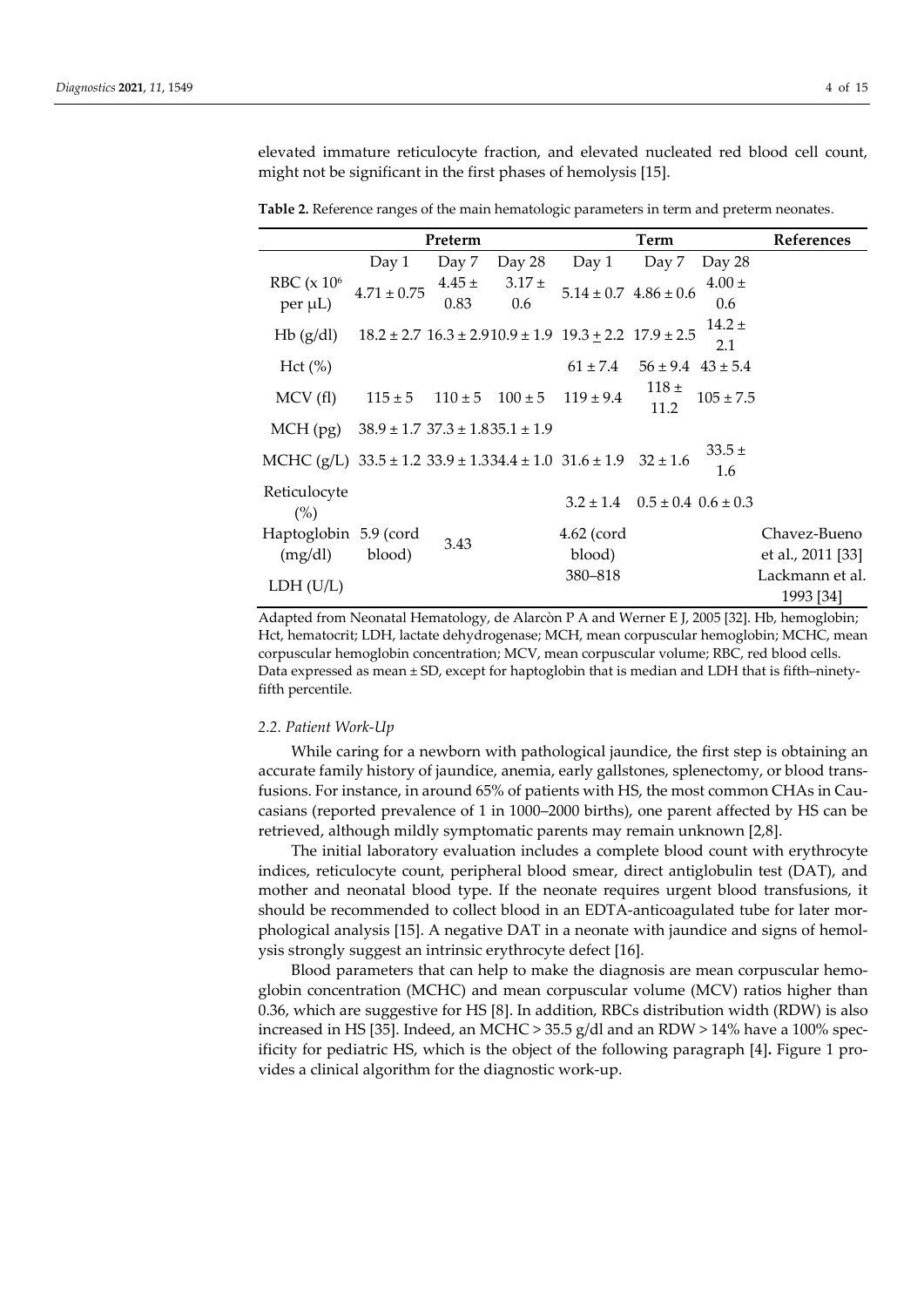

**Figure 1.** Flow-chart for suspected CHA in a jaundiced newborn.

#### *2.3. Peculiarity of Hereditary Spherocytosis Diagnosis*

In HS, RBCs lose their standard biconcave shape and take on a spherical shape, becoming vulnerable to splenic trapping and destruction [36]. In 75% of affected patients, an autosomal dominant pattern of inheritance is present and several mutations in the genes encoding for ankyrin-1,  $\alpha$ - and  $\beta$ -spectrin, band 3, or protein 4.2 are responsible for most cases of HS [1,4,17].

The presence of spherocytes in a peripheral blood smear is characteristic of HS, although it is less frequent than in adults and is lacking in one in three neonates [8,12]. Moreover, this finding is not pathognomonic since they can be present even in AB0 incompatibility, the most frequent cause of hemolytic anemia in the neonatal period, which is generally associated with a positive DAT, except in the case of low-titer maternal antibodies [4,15]. However, the persistence of spherocytes associated with a negative DAT is suggestive for HS [18]. Even in non-spherocytic CHAs, blood film analysis may aid differential diagnosis by demonstrating elliptocytes, stomatocytes, etc., typical of other rare membranopathies such as hereditary elliptocytosis and hereditary stomatocytosis, as reviewed elsewhere [1]. The diagnosis of HS is confirmed with an osmotic fragility test (OFT) which, however, should be delayed to at least 3 or 4 months of age when cell morphology appears clearer [15,37]. Neonatal erythrocytes are more elastic and have a larger surface-to-volume ratio, resulting in reduced osmotic fragility than adult erythrocytes [15,16]. However, in severe urgent cases, the eosin-5-maleimide (EMA)-binding test is preferred. This is a flow cytometric test that measures the fluorescence of RBCs labeled with EMA, a substance that binds to band 3 and Rh-related proteins in the erythrocytes' membrane, resulting in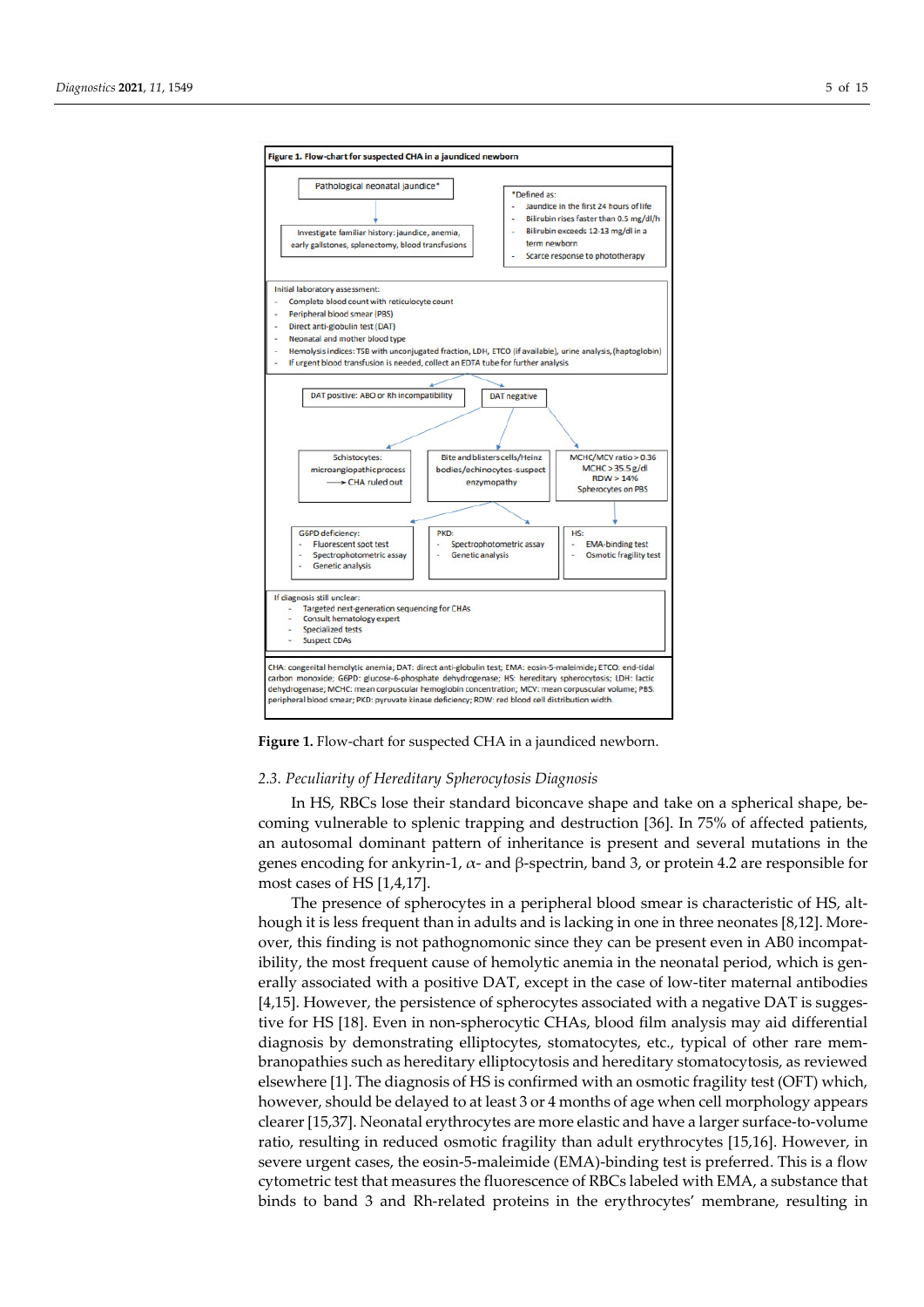decreased fluorescence intensity in HS [8]. Hence, the EMA test is a highly sensitive, costeffective test and can be considered a first-line screening test for HS in neonates [15,35,37,38].

In reference centers, the electrophoretic quantification of erythrocyte membrane proteins may lead to a definite diagnosis but is usually deferred to childhood and requires at least 4 weeks of transfusion avoidance [37]. In transfused infants, studying parents' RBCs can provide valuable information [39]. Finally, the ektacytometer laser-assisted optical rotational cell analyzer (LoRRca MaxSis) can assess the RBC deformability in osmotic gradient conditions (Osmoscan analysis) and is a useful diagnostic tool for RBC membrane disorders [40].

## *2.4. Glucose 6 Phosphate Dehydrogenase Deficiency Diagnosis*

The AAP recommends measuring G6PD enzymatic activity in jaundiced neonates whose family history or ethnic or geographic origin suggests a high risk of G6PD deficiency or in every infant with inadequate response to phototherapy [23]. In addition, having a pattern of X-linked inheritance should be suspected, particularly in male infants. Still, the deficiency should not be excluded in females due to the lyonization of the X chromosome [26,27].

G6PD deficiency is the most prevalent disorder among CHAs, affecting 4.9% of the worldwide population [11]. Although traditionally regarded by neonatologists as a condition confined to sub-Saharan Africa, Mediterranean Europe, Middle East, and South East Asia, which are the geographical areas where *Plasmodium Falciparum* malaria is or has been endemic, large-scale global migration led to G6PD deficiency emergence in Western countries [11,13,41].

G6PD deficiency causes hemolysis since the enzyme is the only source of reduced nicotinamide adenine dinucleotide phosphate (NADPH) and glutathione in erythrocytes, protecting the membrane from oxidative stress and reactive oxygen species (ROS) [25,42].

It is essential to keep in mind that G6PD levels can falsely result as normal in the case of markedly elevated reticulocyte count [15]. Reticulocytes have five times higher G6PD activity than older erythrocytes; thus, a diagnostic test should be repeated when the reticulocyte count has normalized [13,38]. Moreover, the World Health Organization (WHO) suggests neonatal screening of G6PD deficiency in the regions where the incidence in males is higher than 3–5% by the fluorescent spot test, a qualitative test where NADPH is detected under ultraviolet light [43]. This test is especially accurate for severe G6PD deficiency, as it provides just "normal" or "abnormal" results. However, intermediate G6PD deficiency, as in heterozygous females, might be missed [27,44,45]. The gold standard to diagnose G6PD deficiency is a quantitative spectrophotometric assay that determines G6PD activity per gram of Hb (normal values 7–10 U/g Hb) [45]*.* This technique allows to detect all grades of deficiency, but it is not universally available. Furthermore, due to the lengthy turn-around time to get a result, newborns might need treatment for jaundice before a diagnosis is made [45]. Although molecular DNA analysis confirms the diagnosis, it is unsuitable for neonatal screening due to the costs, the time needed, and limited availability [44,46].

#### *2.5. Pyruvate Kinase Deficiency Diagnosis*

The second more common enzymopathy, PKD, should be suspected when G6PD deficiency and membranopathies have been ruled out. It is a rare disorder, with an estimated prevalence ranging from 0.3 to 5 out of 100,000 live births, probably underestimated due to misdiagnosis, subclinical presentation, or early intra-uterine death [9,47]]. As with any autosomal recessive disorder, PKD may be more common in some communities, such as the Pennsylvania Amish and the Romani, due to a founder effect or, less frequently, to consanguinity [48,49]. PKD causes hemolysis since RBCs' metabolism is entirely dependent on glycolysis to produce adenosine triphosphate (ATP) [9], and PK catalyzes the conversion of phosphoenolpyruvate to pyruvate, generating one molecule of ATP [47,50]. The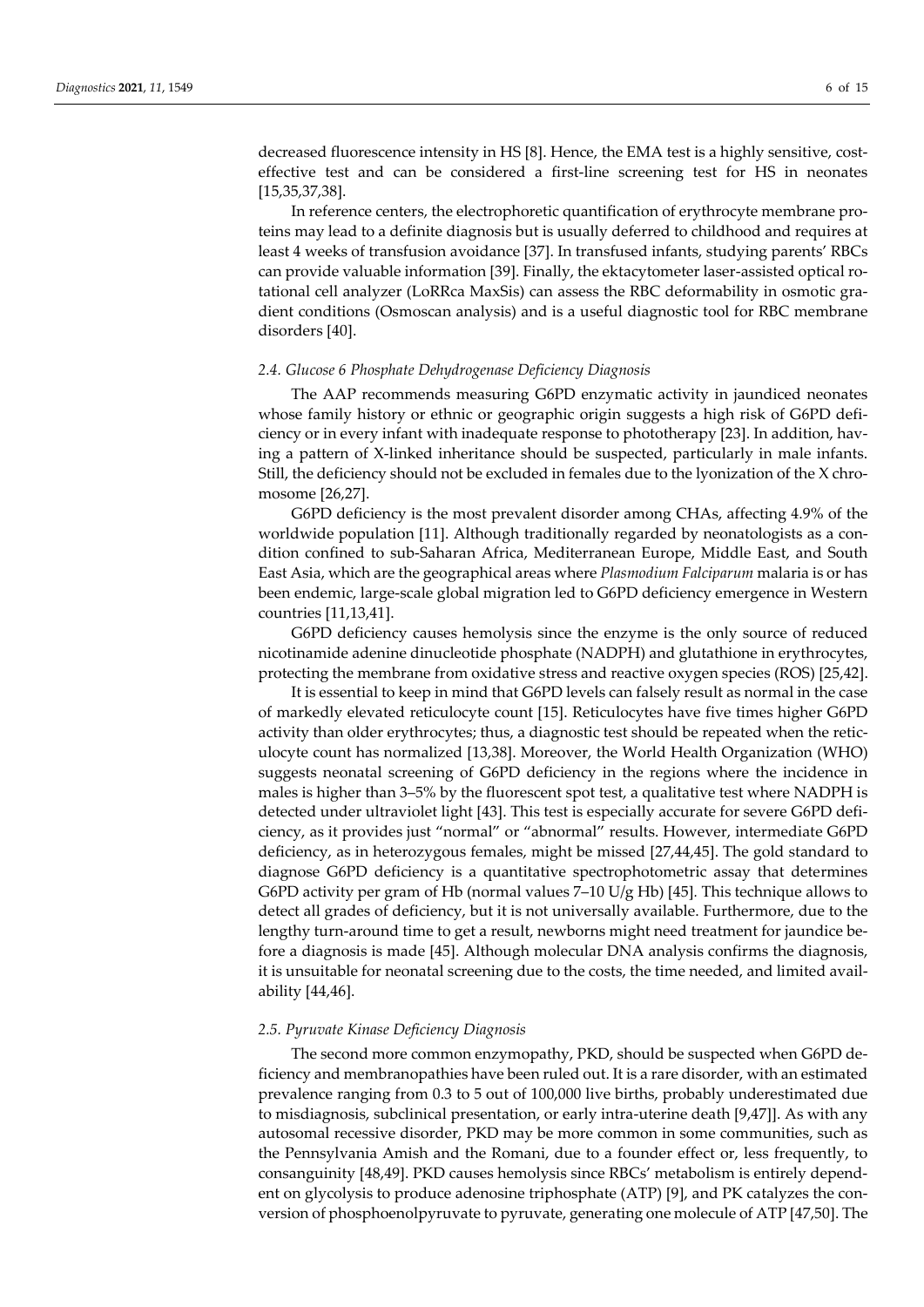youngest erythrocytes are the most damaged in PKD, as they need a large amount of ATP to survive [51].

PKD diagnosis is based on the measurement of PK activity in RBC lysates by spectrophotometric assay [29]. This is a fast and cheap essay; however, an interval of at least 4 weeks is required in previous RBCs transfusion [9]. False-negatives may occur in the case of incomplete platelets and leucocytes removal and/or marked reticulocytosis, as young erythrocytes contain higher enzyme levels [9,52]. Therefore, the diagnosis should be suspected in normal PK levels that appear low compared with other RBC enzymes [29]. Since PK activity does not predict the severity of the disease, DNA analysis of the PKLR gene is recommended to confirm the diagnosis [9]. Genetic testing requires a small amount of blood, being suitable for newborns or fetuses in prenatal diagnosis, and it can be performed even after blood transfusions [9]. However, the disadvantage of this technique is that around 20% of the mutations founded are not classified as pathogenetic yet, so they are called variants of unknown significance (VUS) [29,53]. In the case of VUS, PK activity by spectrophotometry must be performed. Therefore, the diagnosis should be established by assessing PK activity and the genotyping *PKLR* gene [9].

If the diagnosis of a suspected CHA remains unclear, additional assays (i.e., ektacytometry, rare enzymes assays, and molecular analysis) should be performed under the guidance of an expert hematologist. Genetic analysis can be used as a confirmatory test in complicated cases with no family history [9]. In addition, next-generation sequencing (NGS) panels targeting mutations associated with CHAs have been developed and can be very useful in clinical practice [17,19].

#### *2.6. Congenital Dyserythropoietic Anemia Diagnosis*

Suppose the most common CHAs have been ruled out. In that case, CDAs should be sought in case of jaundice associated with macro- or normocytic anemia, especially if associated with a suboptimal reticulocyte response, splenomegaly, and/or congenital skeleton malformations, particularly of the hands and feet with syndactyly, polydactyly, and dysplastic nails, in a neonate with a history of IUGR [3,54,55] . CDAs are rare disorders, with a reported incidence of 0.5 cases per million people, probably underdiagnosed due to clinical heterogeneity or misdiagnosis [56]. Traditionally, three major types of CDAs (types I, II, III) have been identified basing on morphological abnormalities of bone marrow erythroblasts [3]. Recently, two new variants that do not fit into the three common types have been described (CDA-IV, XLTDA) and added to the classification [57]. Bone marrow examination is usually performed following standard blood investigation, and it is typically hypercellular, with erythroid hyperplasia and increased erythropoietic/granulopoietic ratio [58,59]. Diagnosis is confirmed through NGS, which allows the analysis of several sequences of DNA in a fast and cheap way [60]. Targeted CDA panels investigate the causative genes of CDAs and could provide earlier diagnosis and even avoid unnecessary invasive examination such as bone marrow aspiration [55]. However, due to pronounced heterogeneity in phenotype expression, a genetic diagnosis cannot provide prognostic information [55].

## **3. Complications**

The major complication of severe hyperbilirubinemia is acute bilirubin encephalopathy (ABE) and the subsequent permanent and chronic sequelae are referred to as kernicterus. The overall incidence of kernicterus is estimated at around 0.4–2.7 per 100,000 births in industrialized countries, while it is higher in developing countries, where prompt access to phototherapy and exchange transfusions are hampered by the lack of resources [25]. In the United States, around 20% of cases of kernicterus are linked to G6PD deficiency and, in those patients, mortality and morbidity are increased due to the neurological sequelae [6,24,27,61,62]. The bilirubin-induced damage is mediated by unconjugated bilirubin accumulation in the brain tissue, mainly the basal ganglia. The clinical presentation is characterized by hypotonia alternating with progressive hypertonia of extensor muscles,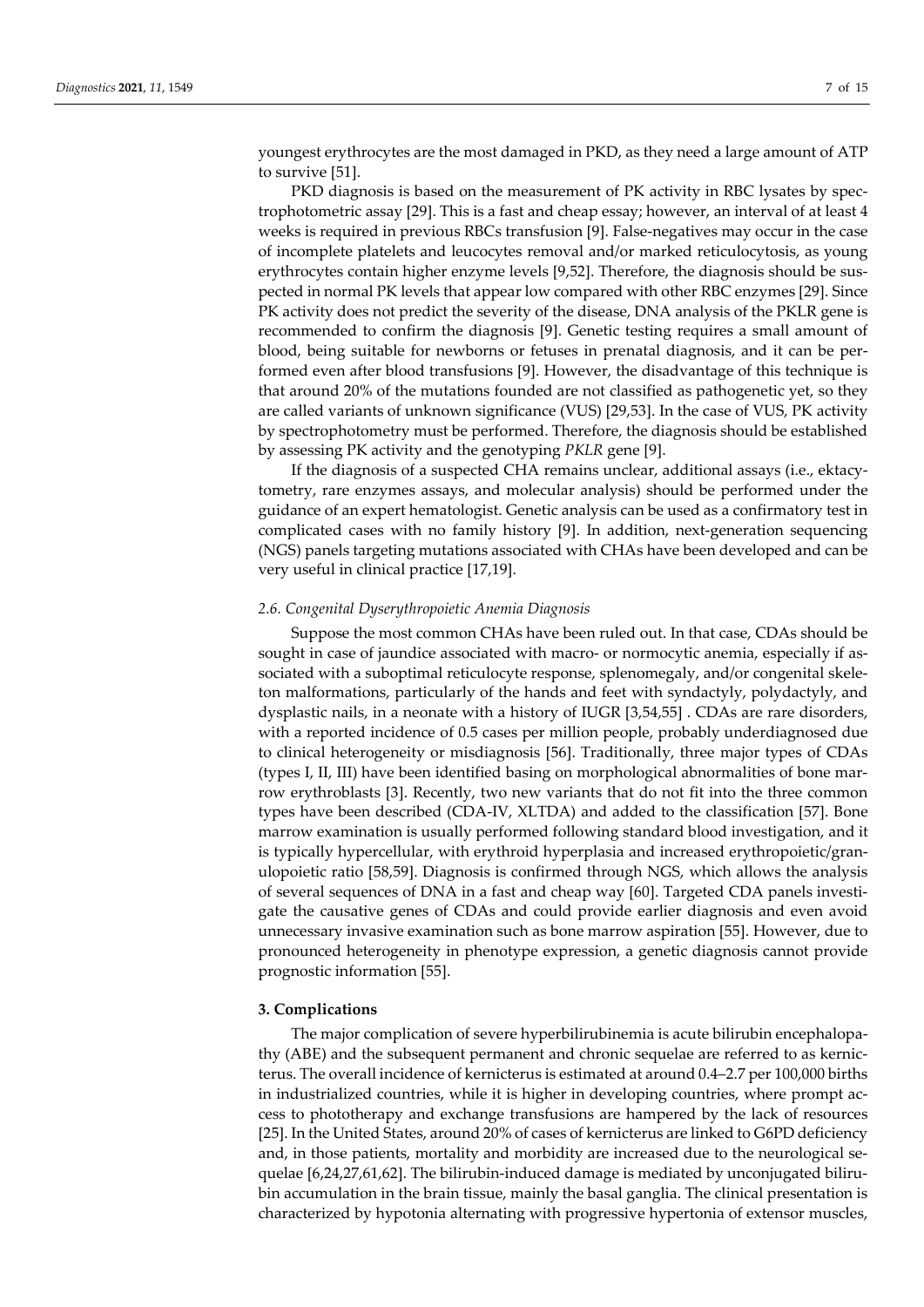drowsiness, feeding difficulties, and irritability with a high-pitched cry, which later evolves into lethargy, seizures, fever, and even death. The bilirubin-induced neurologic dysfunction (BIND) score can help in the assessment of the severity of ABE (Table 3) [6]. Therefore, a rapid decrease in bilirubin concentration is mandatory through intensive phototherapy and exchange transfusion to avoid permanent neurological damage. Classical kernicterus is characterized by motor symptoms, with abnormal movements and tone, spasticity, choreoathetosis, auditory neuropathy with or without hearing loss, oculomotor impairments, and dental enamel dysplasia [25]. The milder form of chronic bilirubin encephalopathy may include cognitive dysfunction and learning impairment [6].

Strategies to prevent kernicterus include a careful perinatal history to identify risk factors, universal pre-discharge bilirubin determination, post-discharge follow-up, and parental counseling on hyperbilirubinemia [44].

| Sleepy but arousable, decreased feeding                          |   |
|------------------------------------------------------------------|---|
| Mental status<br>Lethargic, poor suck, irritable, and/or jittery |   |
| Semi-coma, apnea, unable to feed, seizure, coma                  | З |
| Normal                                                           |   |
| Persistent mild to moderate hypotonia<br>Muscle tone             |   |
| Mild to moderate hypotonia alternating with hypertonia           |   |
| Persistent retrocollis and opisthotonos                          | З |
| Normal                                                           | 0 |
| High-pitched when aroused                                        |   |
| Cry pattern<br>Shrill, hardly consolable                         |   |
| Inconsolable crying or weak/absent cry                           |   |

**Table 3.** Bilirubin-Induced Neurologic Dysfunction (BIND) score [6].

Score of 1–3: mild ABE. Score of 4–6: moderate ABE. Score of 7–9: advanced ABE. ABE: acute bilirubin encephalopathy.

## **4. Treatment**

Current management of CHAs (Table 4) is mainly supportive and aimed at preventing the consequences of severe jaundice and anemia [3].

Phototherapy and exchange transfusion are the hallmarks of neonatal jaundice management, irrespective of the cause. The threshold of bilirubin over which treatment is necessary depends on gestational age and additional risk factors. AAP and National Institute for Health and Care Excellence (NICE) have provided guidelines to help healthcare professionals in jaundice treatment with specific gestational age and post-natal age-graphs [23,63]. Phototherapy and exchange transfusion are needed in 93% and 46% of cases of neonatal jaundice in PK-deficient patients, respectively [9,64]. Differently, a part of G6PDdeficient patients might not experience hyperbilirubinemia in the neonatal period; usually, they develop symptoms later in life or can even be asymptomatic throughout their lifetime [65].

## *4.1. Phototherapy*

Phototherapy is always the first-line treatment in the case of indirect hyperbilirubinemia. It consists of placing the newborn's body at a 40–50 cm distance from a light source. The efficacy of phototherapy is influenced by the body surface area exposed, by the wavelength of the light used (460–490 nm is the spectrum suggested), by the irradiance (should be at least 30  $\mu$ W·cm<sup>-2</sup> ·nm<sup>-1</sup>), and by the TSB levels [14,66–68]. Phototherapy allows the reduction of TSB through three different mechanisms: 1. Structural isomerization converts bilirubin into lumirubin, a structural isomer that is water-soluble and then excreted with bile and urine without requiring liver conjugation; 2. Photo-oxidation of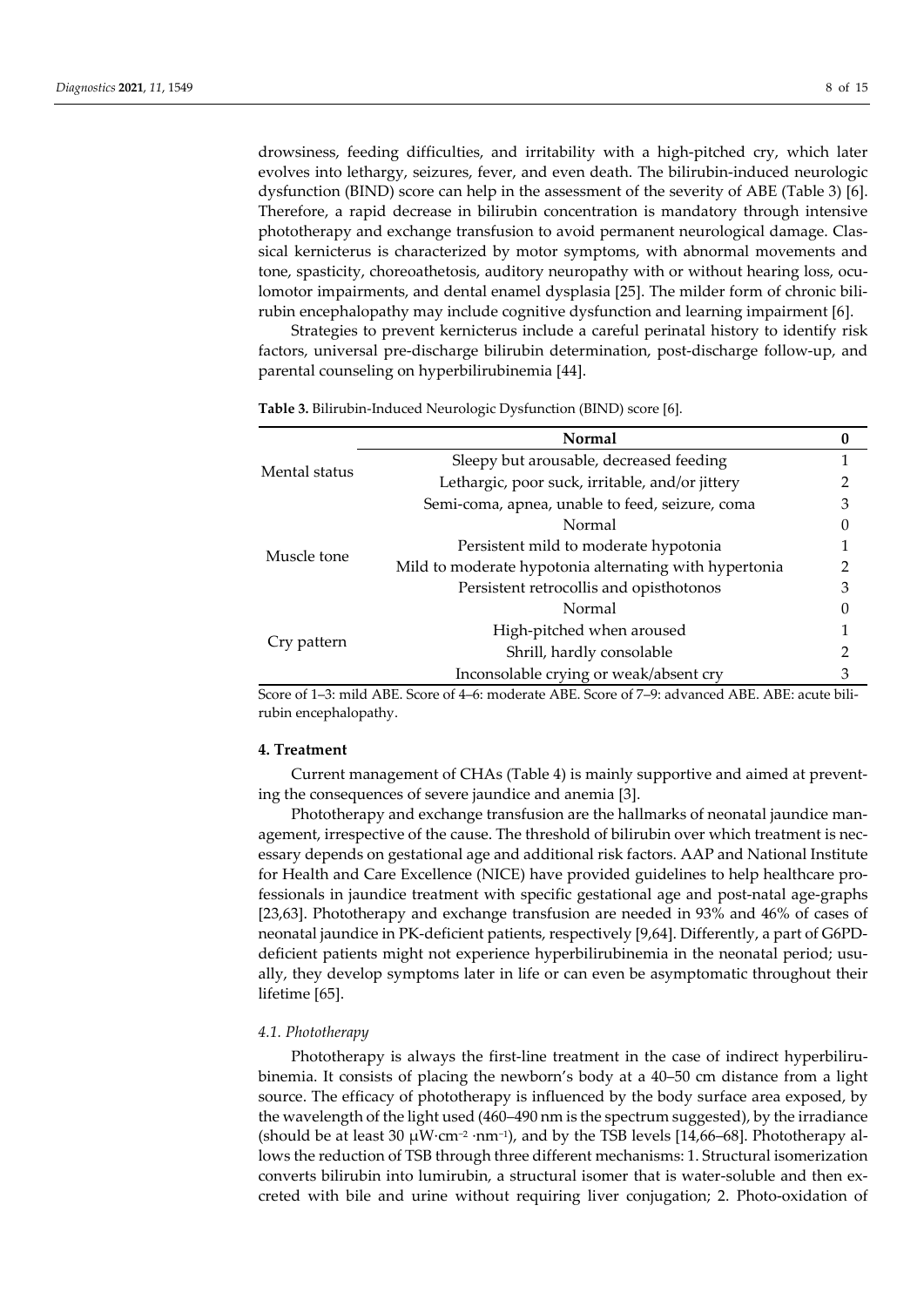bilirubin to polar molecules, excreted in the urine 3. Configurational isomerization of native bilirubin isomer to more water-soluble and less toxic isomers [66,67]. Lumirubin is the major mechanism of bilirubin elimination with phototherapy [16]. This therapy is usually safe; rare acute side effects include diarrhea, erythematous rash, dehydration, temperature instability, and skin discoloration. The *bronze baby* syndrome occurs when phototherapy is administered to a cholestatic newborn with direct hyperbilirubinemia [14,67,69] . Long-term adverse effects on growth, development, and behavior have not been reported [70].

## *4.2. Exchange Transfusion*

Exchange transfusion is the treatment of choice for severe hyperbilirubinemia according to the guidelines mentioned above. Usually, the values of TSB for which exchange transfusion is necessary to exceed by 4–6 mg/dl are the threshold for phototherapy and are influenced by the hour-specific total bilirubin level, response to intensive phototherapy, serum bilirubin-to-albumin ratio, and the presence of comorbidities such as hemolytic disease, sepsis, acidosis or other acute conditions [16]. Exchange transfusion is always recommended in case of symptoms and signs of acute bilirubin encephalopathy [69,71]. Being an emergency procedure, expert neonatologists in intensive care should perform it. In essence, toxic bilirubin is removed from circulation by taking small aliquots of the baby's blood, which is replaced with the same amount of donor's red cells. The procedure needs at least one central line, and the amount of blood exchanged is usually twice the circulating blood volume of the patient. As albumin binds to bilirubin, reducing its toxicity, the albumin/bilirubin ratio should be considered as a severity index. AAP suggests a ratio of 8 in term neonates without other additional risk factors. In selected cases, infusion of albumin should be considered before exchange transfusion to increase the amount of bilirubin removed [69,71]. The main complications are hypoglycemia, infection, portal venous thrombosis, anemia, thrombocytopenia, necrotizing enterocolitis, hypocalcemia and electrolytes disorders, graft versus host disease, and even death, and occur with an overall 12% rate [14,69,71].

#### *4.3. Other Measures*

Other pharmacological treatments, except for intravenous immune globulin (IVIG) in infants with AB0 or Rhesus immunization, are not recommended [71]. Interestingly, the Sn-mesoporphyrin, a metalloporphyrin that blocks the first enzyme responsible for bilirubin production and acts as a photosensitizer, has been demonstrated to prevent severe hyperbilirubinemia in newborns with G6PD deficiency, thus emerging as a promising research field [16,72].

Since major bilirubin neuronal toxicity is related to oxidative damage, especially in G6PD-deficient patients, antioxidant therapy with vitamin E has been proposed in jaundice neonates, with poor results [25]. Another therapeutic strategy is to restore the GSH/GSSG balance through *n*-acetylcysteine (NAC), a GSH precursor, showing encouraging results in rat models [73,74]; however, it was not confirmed in preterm infants [75].

#### *4.4. Transfusion Support*

Most neonates affected by CHAs require packed RBCs transfusions, usually in the first year of life [9,19,37,. G6PD-deficient patients do not usually need transfusions in the neonatal period, except for severe hemolysis, resulting from exposure to oxidant products during pregnancy or breastfeeding as in maternal ingestion of fava [16,61,76]. Newborns who received intrauterine blood transfusion might have a delayed nadir of the physiologic decrease of hemoglobin. Therefore, they might not present anemia in the first month of life but later on when the effect of the transfusion is over [29]. In HS patients, transfusion-dependence after 1 year of age is unusual, being present in around 18% of patients, and indicates severe HS [8**,**18].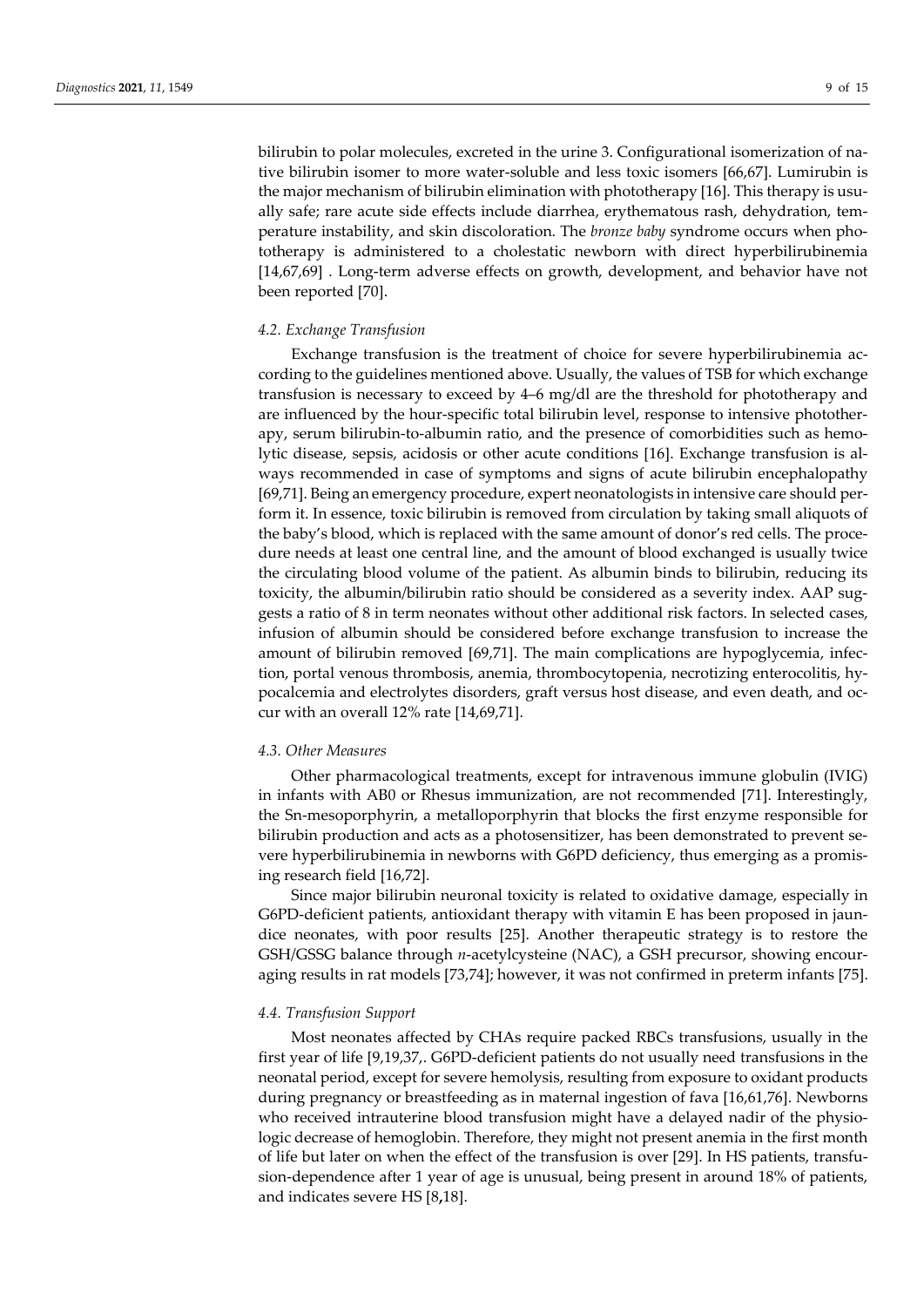## *4.5. Erythropoiesis-Stimulating Agents*

Recombinant human erythropoietin (rHuEPO) has been used at the different dosage and posology in HS to evoke bone marrow response during the hypoplastic phase after birth, thus reducing or, less frequently, avoiding the need for RBCs transfusions [8,37]. However, given the cost of the therapy, twice as much as a single transfusion, and the logistic burden—three times weekly injection—further larger and randomized trials are needed to define the best practice [77]. rHuEPO did not lead to the expected outcome on anemia in CDAs [55].

**Table 4.** Summary of the CHAs reviewed in this article: neonatal and pediatric features.

|                                                           | <b>Etiology</b> and<br>Inheritance<br>Pattern                                                                                                                                                                                                                                                                 | <b>Clinical Manifestations</b>                                                                                                                                                                                                                | Diagnosis                                                                                                                                                                                                                                                                 | <b>Treatment</b>                                                                                                                              |
|-----------------------------------------------------------|---------------------------------------------------------------------------------------------------------------------------------------------------------------------------------------------------------------------------------------------------------------------------------------------------------------|-----------------------------------------------------------------------------------------------------------------------------------------------------------------------------------------------------------------------------------------------|---------------------------------------------------------------------------------------------------------------------------------------------------------------------------------------------------------------------------------------------------------------------------|-----------------------------------------------------------------------------------------------------------------------------------------------|
| Glucose-6-phosphate<br>dehydrogenase (G6PD)<br>deficiency | G6PD gene (Xq28)<br>X-linked                                                                                                                                                                                                                                                                                  | Neonatal jaundice<br>Acute hemolytic anemia                                                                                                                                                                                                   | Fluorescent spot test<br>(qualitative)<br>Spectrophotometric assay<br>(quantitative, gold<br>standard); genetic test                                                                                                                                                      | Phototherapy and<br>exchange transfusion<br>(neonatal jaundice);<br>RBCs transfusion and<br>supportive care in AHA                            |
| Pyruvate kinase<br>deficiency (PKD)                       | PKLR gene (1q21)<br>Autosomal<br>recessive                                                                                                                                                                                                                                                                    | IUGR, hydrops fetalis,<br>neonatal jaundice<br>Chronic hemolytic<br>anemia; splenomegaly                                                                                                                                                      | Spectrophotometric assay<br>Genetic test<br>(both needed)                                                                                                                                                                                                                 | Phototherapy and<br>exchange transfusion<br>(neonatal jaundice);<br>RBCs transfusion<br>splenectomy; folic acid<br>supplementation            |
| Hereditary<br>spherocytosis (HS)                          | ANK, SLC4A1,<br>SPTB, SPTA1,<br>EPB42 genes 75%<br>autosomal<br>dominant                                                                                                                                                                                                                                      | Neonatal jaundice and<br>anemia; chronic<br>hemolytic anemia;<br>splenomegaly                                                                                                                                                                 | Clinical signs +<br>laboratory findings (high<br>MCHC, spherocytes)<br>EMA binding test OFT<br>Genetic test                                                                                                                                                               | Phototherapy and<br>exchange transfusion<br>(neonatal jaundice);<br>RBCs transfusion;<br>rhEPO; splenectomy;<br>folic acid<br>supplementation |
| Congenital<br>dyserythropoietic<br>anemias (CDAs)         | CDA-Ia: CDAN1<br>gene (15q15.2)<br>aAutosomal<br>recessive<br>CDA-Ib: C15orf41<br>gene (15q14)<br>Autosomal<br>recessive<br>CDA-II: SEC23B<br>gene (20p11.23)<br>Autosomal<br>recessive<br>CDA-III: KIF23<br>gene (15q21)<br>Autosomal<br>dominant<br>CDA-IV: KLF1<br>gene (19p13.2)<br>Autosomal<br>dominant | Hydrops fetalis, IUGR,<br>neonatal jaundice<br>Moderate to severe<br>macrocytic anemia<br>Hepatosplenomegaly<br>Skeleton involvement<br>Mild to severe<br>normocytic anemia<br>Mild anemia<br><b>Bleeding manifestations</b><br>Severe anemia | Morphological analysis<br>at bone marrow<br>examination; genetic test<br>(targeted CDAs panels)<br>Ham test positive in<br>$CDA-II$<br>Hypoglycosylation of<br>band 3 or 4.5 membrane<br>proteins in RBCs in<br>CDA-II; increased HbF in<br>CDA-IV targeted NGS<br>panels | RBCs transfusion; folic<br>acid and vitamin B12<br>INF-a in CDA-I<br>Splenectomy in CDA-II<br>Stem cell transplant                            |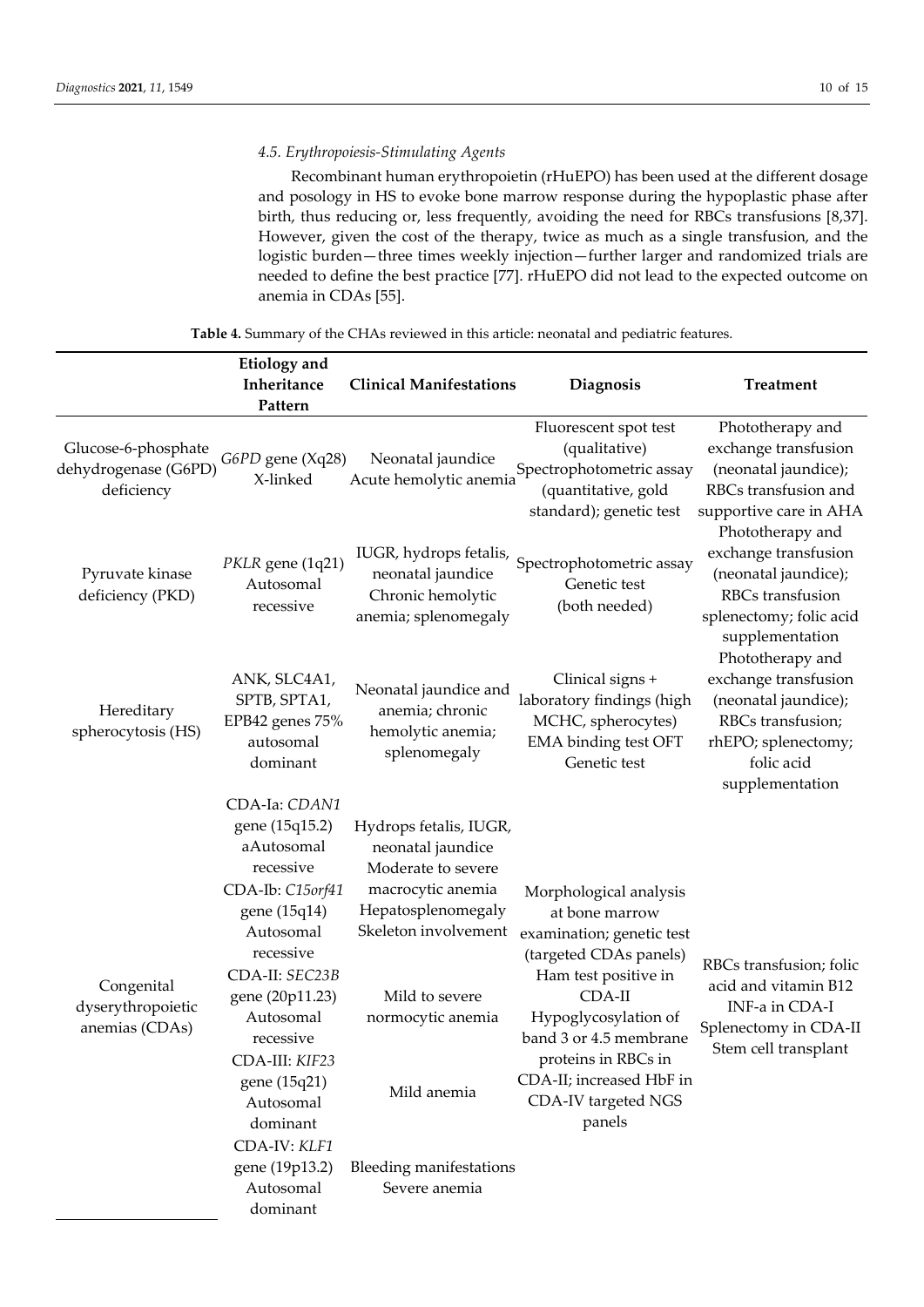| XLTDA: GATA1 |                                      |
|--------------|--------------------------------------|
|              | gene (Xp11.23) Mild to severe anemia |
| X-linked     |                                      |

EMA: eosin-5-maleimide; HbF: fetal hemoglobin; INF-a: alpha-interferon; IUGR: intrauterine growth restriction; MCHC: mean corpuscular hemoglobin concentration; NGS: next-generation sequencing; OFT: osmotic fragility test; RBC: red blood cells; rhEPO: recombinant human erythropoietin.

#### **5. Conclusions and Future Perspectives**

CHAs are a rare cause of anemia in the neonatal age and, due to unspecific and overlapping clinical features, they are frequently misdiagnosed with potential impact on treatment and follow-up. Therefore, the diagnosis still relies on clinical suspicion, careful evaluation of neonatal jaundice, family history, hemolytic markers, and peripherical blood smear morphology. Additionally, laboratory tests including OFT, EMA binding, RBC membrane and enzyme assays, and RBC deformability by ektacytometry contribute to the diagnostic definition of more or less rarer forms.

In recent years, much effort has been carried out to investigate the causative genes and mutations underlying CHAs, allowing molecular diagnosis in an increasing number of patients. However, the genetic study is not advised for common conditions such as HS and G6PD deficiency, where hundreds of mutations have been described with unclear genotype–phenotype correlations. Moreover, in rarer forms such as CDAs, the genetic defect remains unknown in around half of the patients affected [3]. Conversely to traditional diagnostics, genetic testing is feasible even in transfused patients and may replace the need for invasive procedures, such as bone marrow biopsy. The increasing knowledge in this field could also provide prenatal diagnosis and proper counseling of affected fetuses. NGS-based diagnosis showed that approximately 10–40% of initial clinical diagnoses were incorrect and that nearly half of patients with CDAs are affected by RBCs enzymatic defects, mainly PKD [78]. The validation of targeted-panel NGS for hemolytic anemias will possibly become the preferred approach in the near future, although it requires updating panels to include recently discovered causative genes [78]. The use of whole-exome sequencing (WES) and whole-genome sequencing (WGS), which deliver a significant number of VUS whose pathogenicity has to be proven with functional tests, will be likely reserved to investigate undiagnosed cases [78].

The optimization of neonatal diagnosis of CHAs could allow innovative therapeutic strategies aimed at improving long-term outcomes. Emerging therapies specifically directed to correct or modify the defective protein or enzyme have been proposed in G6PD deficiency and PKD [25]**.** For example, Mitapivat, AG-348, a small molecule PK activator that enhances glycolytic flux, showed promising results in PK-deficient adults, causing increased hemoglobin levels and a concomitant reduction of hemolysis markers. However, data on safety and efficacy in children are scanty [29,79,80]. Another promising therapy for PKD patients is gene therapy via a lentiviral vector, currently under investigation in a phase 1 clinical trial [9,29,81,82].

Lastly, due to the high prevalence of G6PD deficiency, the neonatal screening test is an option, and the WHO suggests its adoption in countries where the prevalence is higher than 3–5% of the male population. Furthermore, as the geographical distribution of G6PD is changed, resulting in a worldwide spreading, the early screening might be beneficial in other countries to prevent bilirubin-induced neurological damage [27]. Although, of course, the cost-effectiveness of such a test has to be established, it holds promise for future applications.

**Author Contributions:** Conceptualization: G.R., S.G. (Stefano Ghirardello), B.F., G.C., and F.M. (Fabio Mosca); writing—original draft preparation: V.C. and F.M. (Francesca Manzoni); writing—review and editing: G.R., B.F., J.A.G., G.S.A., S.G. (Silvia Gulden), G.C., F.M. (Fabio Mosca), S.G. (Stefano Ghirardello), and I.A.; supervision: G.R., S.G. (Stefano Ghirardello), G.C., and F.M. (Fabio Mosca). All authors have read and agreed to the published version of the manuscript.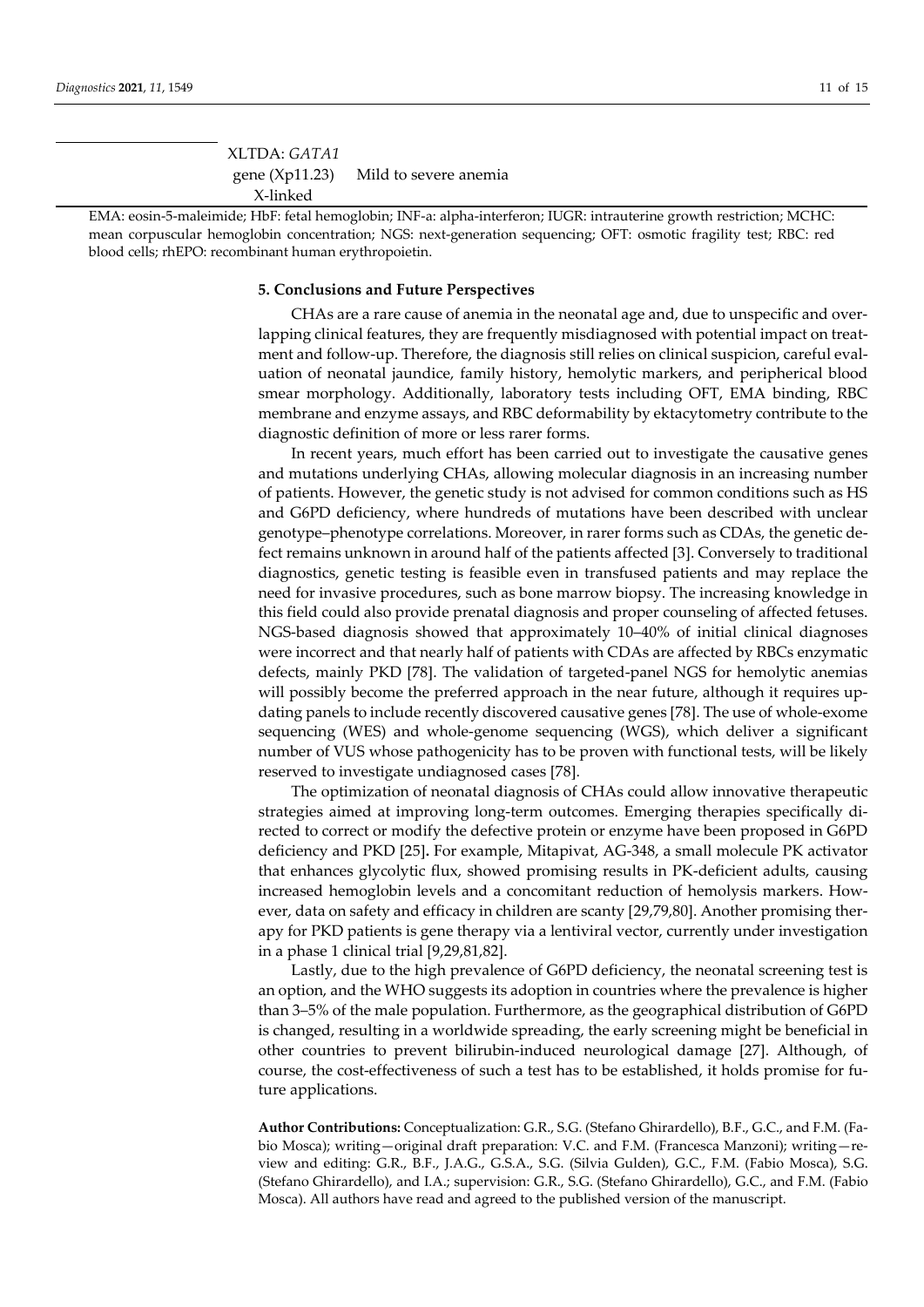**Funding:** This research received no external funding.

**Institutional Review Board Statement:** Not applicable.

**Informed Consent Statement:** Not applicable.

**Data Availability Statement:** Not applicable.

**Conflicts of Interest:** The authors declare no conflicts of interest.

## **Abbreviations**

| reduced nicotinamide adenine dinucleotide phosphate |
|-----------------------------------------------------|
|                                                     |
| National Institute for Health and Care Excellence   |
|                                                     |
|                                                     |
|                                                     |
|                                                     |
|                                                     |
|                                                     |
|                                                     |
|                                                     |
|                                                     |
|                                                     |
|                                                     |
|                                                     |
|                                                     |
|                                                     |
|                                                     |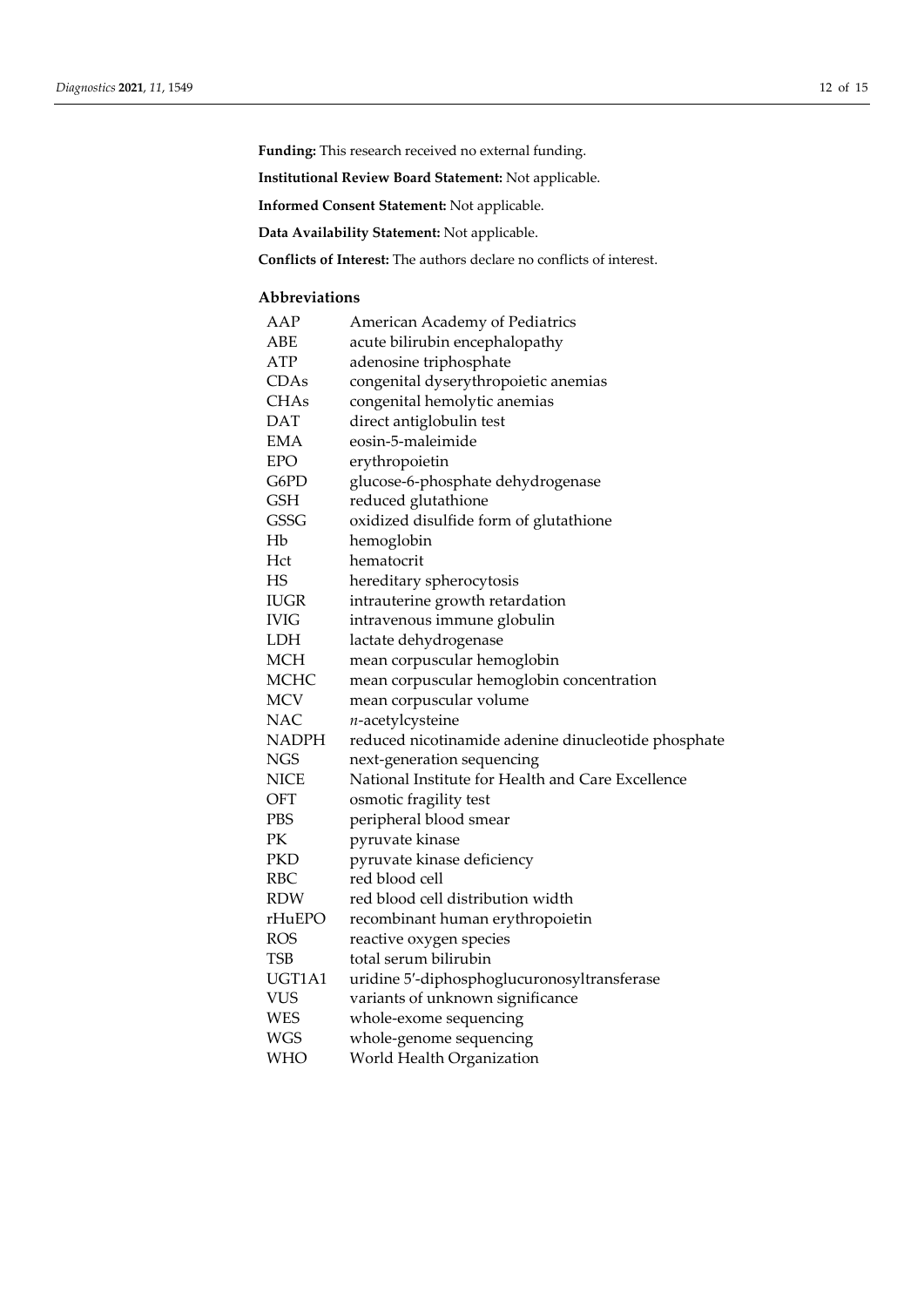## **References**

- 1. Haley, K. Congenital Hemolytic Anemia. *Med Clin North Am* **2017**, *101*, 361–374, doi:10.1016/j.mcna.2016.09.008.
- 2. Zaninoni, A.; Fermo, E.; Vercellati, C.; Marcello, A.P.; Barcellini, W.; Bianchi, P. Congenital Hemolytic Anemias: Is There a Role for the Immune System? *Front Immunol* **2020**, *11*, doi:10.3389/fimmu.2020.01309.
- 3. Risinger, M.; Emberesh, M.; Kalfa, T.A. Rare Hereditary Hemolytic Anemias: Diagnostic Approach and Considerations in Management. *Hematol Oncol Clin North A* **2019**, *33*, 373–392, doi:10.1016/j.hoc.2019.01.002.
- 4. Christensen, R.D.; Henry, E. Hereditary Spherocytosis in Neonates with Hyperbilirubinemia. *Pediatrics* **2010**, *125*, 120–5, doi:10.1542/peds.2009-0864.
- 5. Bahr, T.M.; Christensen, R.D.; Agarwal, A.M.; George, T.I.; Bhutani, V.K. The Neonatal Acute Bilirubin Encephalopathy Registry (NABER): Background, Aims, and Protocol. *Neonatology* **2019**, *115*, 242–246.
- 6. Johnson, L.; Bhutani, V.K.; Karp, K.; Sivieri, E.M.; Shapiro, S.M. Clinical Report from the Pilot USA Kernicterus Registry (1991 to 2004). *J Perinatol* **2009**, *29*, S25–S45.
- 7. Lee, J.H.; Moon, K.R. Coexistence of Gilbert Syndrome and Hereditary Spherocytosis in a Child Presenting with Extreme Jaundice. *Pediatr Gastroenterol Hepatol Nutr* **2014**, *17*, 266–269.
- 8. Christensen, R.D.; Yaish, H.M.; Gallagher, P.G. A Pediatrician's Practical Guide to Diagnosing and Treating Hereditary Spherocytosis in Neonates. *Pediatrics* **2015**, *135*, doi:10.1542/peds.2014-3516.
- 9. Grace, R.F.; Layton, D.M.; Barcellini, W. How We Manage Patients with Pyruvate Kinase Deficiency. *Br J Haematol* **2019**, *184*, 721–734.
- 10. Perrotta, S.; Gallagher, P.G.; Mohandas, N. Hereditary Spherocytosis. *Lancet* **2008**, *372*, 1411–1426, doi:10.1016/S0140- 6736(08)61588-3.
- 11. Lippi, G.; Mattiuzzi, C. Updated Worldwide Epidemiology of Inherited Erythrocyte Disorders. *Acta Haematol* **2020**, *143*, 196– 203, doi:10.1159/000502434.
- 12. Zamora, E.A.; Schaefer, C.A. *In: StatPearls [Internet]. Treasure Island (FL): StatPearls*. **2021**, pp. 1–6.
- 13. Cappellini, M.D.; Fiorelli, G. Glucose-6-Phosphate Dehydrogenase Deficiency. *Lancet* **2008**, *371*, 64–74.
- 14. Lauer, B.J.; Spector, N.D. Hyperbilirubinemia in the Newborn. *Pediatr Rev* **2011**, *32*, 341–9.
- 15. Christensen, R.D.; Yaish, H.M.; Lemons, R.S. Neonatal Hemolytic Jaundice: Morphologic Features of Erythocytes That Will Help You Diagnose the Underlying Condition. *Neonatology* **2014**, *105*, 243–249.
- 16. Gallagher, P.G. The neonatal erythrocyte and its disorders. In *Nathan and Oski's Hematology of Infancy and Childhood*; 2015; pp. 52–75.
- 17. Christensen, R.D.; Yaish, H.M. Hemolytic Disorders Causing Severe Neonatal Hyperbilirubinemia. *Clin Perinatol* **2015**, *42*, 515– 527.
- 18. Delhommeau, F.; Cynober, T.; Schischmanoff, P.O.; Rohrlich, P.; Delaunay, J.; Al, E. Natural History of Hereditary Spherocytosis during the First Year of Life. *Blood* **2000**, *95*, 393–7.
- 19. Mohandas, N. Inherited Hemolytic Anemia: A Possessive Beginner' s Guide. *Hematol. Am Soc Hematol Educ Progr.* **2018**, *1*, 377– 381.
- 20. Kaplan, M.; Muraca, M.; Hammerman, C.; Rubaltelli, F.F.; Vilei, M.T.; Vreman, H.J.; Stevenson, D.K. Imbalance between Production and Conjugation of Bilirubin: A Fundamental Concept in the Mechanism of Neonatal Jaundice. *Pediatrics* **2002**, *110*, doi:10.1542/peds.110.4.e47.
- 21. Maisels, M.J.; Kring, E. The Contribution of Hemolysis to Early Jaundice in Normal Newborns. *Pediatrics* **2006**, *118*, 276–279, doi:10.1542/peds.2005-3042.
- 22. Bhutani, V.K.; Maisels, M.J.; Schutzman, D.L.; Castillo Cuadrado, M.E.; Aby, J.L.; Bogen, D.L.; Christensen, R.D.; Watchko, J.F.; Wong, R.J.; Stevenson, D.K. Identification of Risk for Neonatal Haemolysis. *Acta Paediatr. Int. J. Paediatr.* **2018**, *107*, 1350–1356, doi:10.1111/apa.14316.
- 23. American Academy of Pediatrics Subcommittee on Hyperbilirubinemia Management of Hyperbilirubinemia in the Newborn Infant 35 or More Weeks of Gestation. *Pediatrics* **2004**, *114*, 297–316.
- 24. Liu, H.; Liu, W.; Tang, X.; Wang, T. Association between G6PD Deficiency and Hyperbilirubinemia in Neonates: A Meta-Analysis. *Pediatr Hematol Oncol* **2015**, *32*, 92–8.
- 25. Cunningham, A.D.; Hwang, S.; Mochly-Rosen, D. Glucose-6-Phosphate Dehydrogenase Deficiency and the Need for a Novel Treatment to Prevent Kernicterus. *Clin Perinatol* **2016**, *43*, 341–54.
- 26. Grace, R.F.; Glader, B. Red Blood Cell Enzyme Disorders. *Pediatr Clin North Am* **2018**, *65*, 579–595, doi:10.1016/j.pcl.2018.02.005.
- 27. DelFavero, J.J.; Jnah, A.J.; Newberry, D. Glucose-6-Phosphate Dehydrogenase Deficiency and the Benefits of Early Screening. *Neonatal Netw* **2020**, *39*, 270–282.
- 28. Luzzatto, L.; Nannelli, C.; Notaro, R. Glucose-6-Phosphate Dehydrogenase Deficiency. *Hematol Oncol Clin North Am* **2016**, *30*, 373–93.
- 29. Grace, R.F.; Barcellini, W. Management of Pyruvate Kinase Deficiency in Children and Adults. *Blood* **2020**, *136*, 1241–1249.
- 30. Ferreira, P.; Morais, L.; Costa, R.; Resende, C.; Dias, C.P. Hydrops Fetalis Associated with Erythrocyte Pyruvate Kinase Deficiency. *Eur J Pediatr* **2000**, *159*, 481–2.
- 31. Gambale, A.; Iolascon, A.; Andolfo, I.; Russo, R. Diagnosis and Management of Congenital Dyserythropoietic Anemias. *Expert Rev Hematol* **2016**, *9*, 283–96, doi:10.1586/17474086.2016.1131608.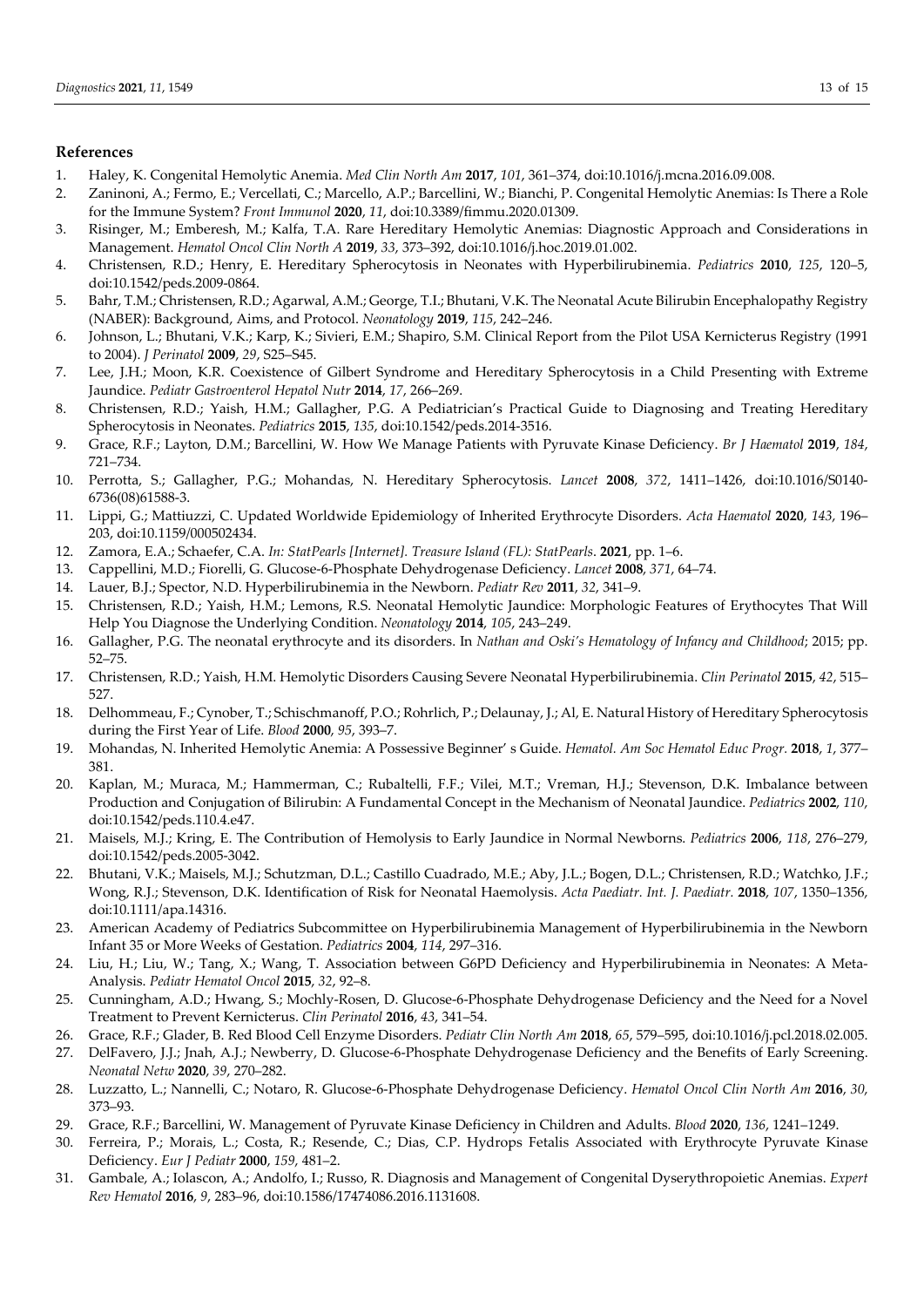- 32. de Alarcòn, P.A.; Werner, E.J. Normal values and laboratory methods. In *Neonatal Hematology*; Cambridge University Press: New York, USA, 2005; p. 408.
- 33. Chavez-Bueno, S.; Beasley, J.A.; Goldbeck, J.M.; Bright, B.C.; Morton, D.J.; Whitby, P.W.; Stull, T.L. Haptoglobin Concentrations in Preterm and Term Newborns. *J. Perinatol.* **2011**, *31*, 500–503, doi:10.1038/jp.2010.197.
- 34. Lackmann, G.M.; Töllner, U.; Mader, R. Serum Enzyme Activities in Full-Term Asphyxiated and Healthy Newborns: Enzyme Kinetics during the First 144 Hours of Life. *Enzym. Protein* **1993**, *47*, 160–172.
- 35. Ciepiela, O. Old and New Insights into the Diagnosis of Hereditary Spherocytosis. *Ann Transl Med* **2018**, *6*, 339, doi:10.21037/atm.2018.07.35.
- 36. Chonat, S.; Risinger, M.; Sakthivel, H.; Al., E. The Spectrum of SPTA1-Associated Hereditary Spherocytosis. *Front Physiol.* **2019**, *10*.
- 37. Bolton-Maggs, P.H.B.; Langer, J.C.; Iolascon, A.; Tittensor, P.; King, M. Guidelines for the Diagnosis and Management of Hereditary Spherocytosis – 2011 Update. *Br. J. Haematol.* **2011**, *156*, 37–49, doi:10.1111/j.1365-2141.2011.08921.x.
- 38. Llaudet-Planas, E.; Vives-Corrons, J.L.; Rizzuto, V.; Gómez-Ramírez, P.; Sevilla Navarro, J.; Coll Sibina, M.T.; García-Bernal, M.; Ruiz Llobet, A.; Badell, I.; Al, E. Osmotic Gradient Ektacytometry: A Valuable Screening Test for Hereditary Spherocytosis and Other Red Blood Cell Membrane Disorders. *Int J Lab Hem* **2018**, *40*, 94–102, doi:10.1111/ijlh.12746.
- 39. Lux, S.E. Disorders of the Red Cell Membrane. In *Nathan and Oski's Hematology of Infancy and Childhood*; Elsevier/Saunders: Philadelphia, USA, 2015; pp. 515–579.
- 40. Zaninoni, A.; Fermo, E.; Vercellati, C.; Consonni, D.; Marcello, A. Use of Laser Assisted Optical Rotational Cell Analyzer (LoRRca MaxSis) in the Diagnosis of RBC Membrane Disorders, Enzyme Defects, and Congenital Dyserythropoietic Anemias: A Monocentric Study on 202 Patients. *Front Physiol.* **2018**, *27*, 451.
- 41. Roberts, I.; Montalembert, M. De Sickle Cell Disease as a Paradigm of Immigration Hematology: New Challenges for Hematologists in Europe. *Haematologica* **2007**, *92*, 865–871.
- 42. Luzzatto, L.; Arese, P. Favism and Glucose-6-Phosphate Dehydrogenase Deficiency. *NEJM* **2018**, *378*, 60–71.
- 43. Glucose-6-Phosphate Dehydrogenase Deficiency. WHO Working Group. *Bull World Heal. Organ* **1989**, *67*, 601–11.
- 44. Watchko, J.F.; Kaplan, M.; Stark, A.R.; Stevenson, D.K.; Bhutani, V.K. Should We Screen Newborns for Glucose-6-Phosphate Dehydrogenase Deficiency in the United States? *J Perinatol* **2013**, *33*, 499–504.
- 45. Lam, R.; Li, H.; Nock, M.L. Assessment of G6PD Screening Program in Premature Infants in a NICU. *J Perinatol* **2015**, *35*, 1027– 9.
- 46. Roper, D.; Layton, M.; Rees, D.; Lambert, C.; Vulliamy, T.; De la Salle, B.; D'Souza, C.; Haematology, B.S. for Laboratory Diagnosis of G6PD Deficiency. A British Society for Haematology Guideline. *Br J Haematol* **2020**, *189*, 24–38.
- 47. Secrest, M.H.; Storm, M.; Carrington, C.; Casso, D. Prevalence of Pyruvate Kinase Deficiency: A Systematic Literature Review. *Eur J Haematol* **2020**, *105*, 173–184.
- 48. Beutler, E.; Gelbart, T. Estimating the Prevalence of Pyruvate Kinase Deficiency from the Gene Frequency in the General White Population. *Blood* **2000**, *95*, 3585–8.
- 49. Christensen, R.D.; Eggert, L.D.; Baer, V.L.; Smith, K.N. Pyruvate Kinase Deficiency as a Cause of Extreme Hyperbilirubinemia in Neonates from a Polygamist Community. *J. Perinatol.* **2010**, *30*, 233–236, doi:10.1038/jp.2009.118.
- 50. Schormann, N.; Hayden, K.L.; Lee, P.; Banerjee, S. An Overview of Structure, Function, and Regulation of Pyruvate Kinases. *Protein Sci* **2019**, *28*, 1771–84.
- 51. Grace, R.F.; Zanella, A.; Neufeld, E.J.; Morton, D.H. Erythrocyte Pyruvate Kinase Deficiency: 2015 Status Report. *Am J Hematol* **2015**, *90*, 825–30.
- 52. Bianchi, P.; Fermo, E.; Lezon-Geyda, K.; van Beers, E.J. Genotype-Phenotype Correlation and Molecular Heterogeneity in Pyruvate Kinase Deficiency. *Am J Hematol* **2020**, *95*, 472–482.
- 53. Gallagher, P.G.; Glader, B. Diagnosis of Pyruvate Kinase Deficiency. *Pediatr Blood Cancer* **2016**, *63*, 771–2.
- 54. Jaramillo, C.; Ermarth, A.K.; Putnam, A.R.; Deneau, M. Neonatal Cholestasis and Hepatosplenomegaly Caused by Congenital Dyserythropoietic Anemia Type 1: A Case Report. *World J Hepatol* **2019**, *11*, 477–482.
- 55. Roy, N.B.A.; Babbs, C. The Pathogenesis, Diagnosis and Management of Congenital Dyserythropoietic Anaemia Type I. *Br. J. Haematol.* **2019**, *185*, 436–449, doi:10.1111/bjh.15817.
- 56. Moreno-Carralero, M.I.; Horta-Herrera, S.; Morado-Arias, M.; Ricard-Andrés, M.P.; Lemes-Castellano, A.; Abio-Calvete, M.; Cedena-Romero, M.T. Clinical and Genetic Features of Congenital Dyserythropoietic Anemia (CDA). *Eur J Haematol* **2018**, *101*, 368–378, doi:10.1111/ejh.13112.
- 57. Iolascon, A.; Heimpel, H.; Wahlin, A.; Tamary, H. Congenital Dyserythropoietic Anemias: Molecular Insights and Diagnostic Approach. *Blood* **2013**, *122*, 2162–2166, doi:10.1182/blood-2013-05-468223.
- 58. Iolascon, A.; Andolfo, I.; Russo, R. Congenital Dyserythropoietic Anemias. *Blood* **2020**, *136*, 1274–1283, doi:10.1182/blood.2019000948.
- 59. Iolascon, A.; Esposito, M.R.; Russo, R. Clinical Aspects and Pathogenesis of Congenital Dyserythropoietic Anemias: From Morphology to Molecular Approach. *Haematologica* **2012**, *97*, 1786–1794, doi:10.3324/haematol.2012.072207.
- 60. Koker, S.A.; Karapinar, T.H.; Oymak, Y.; Bianchi, P.; Vergin, C. Identification of a Novel Mutation in the SEC23B Gene Associated with Congenital Dyserythropoietic Anemia Type II through the Use of Next-Generation Sequencing Panel in an Undiagnosed Case of Nonimmune Hereditary Hemolytic Anemia. *J Pediatr Hematol Oncol* **2018**, *40*, 421–423.